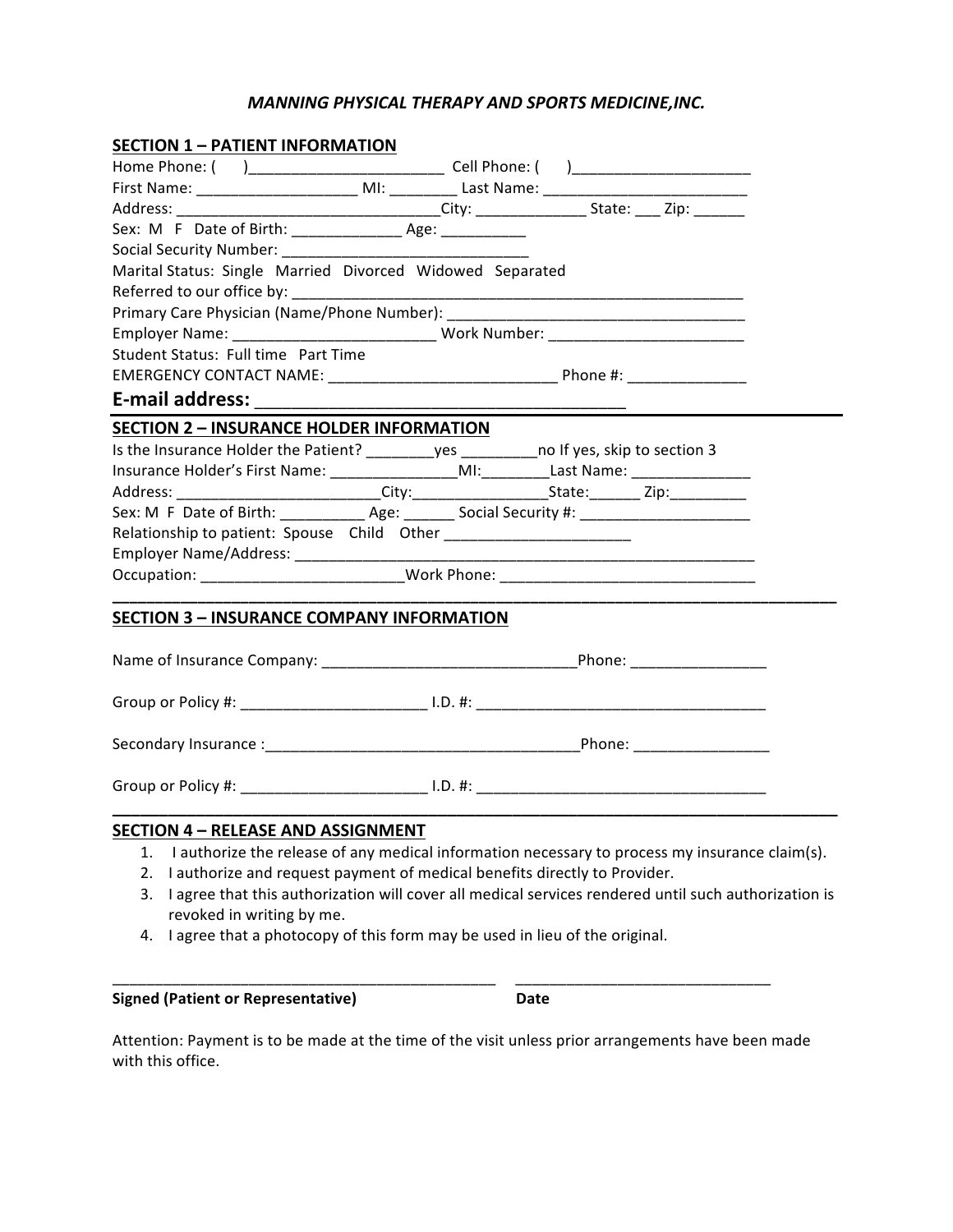# **Cancellation/No Show Policy**

Here at Manning Physical Therapy and Sports Medicine, Inc., we realize that once in a while circumstances require you to cancel or miss an appointment and we are happy to reschedule your appointment when this happens.

While canceling appointments can create scheduling problems for us, it also interrupts your rehabilitation program designed to treat your injury/condition. Frequent cancellations and/or no shows make our treatments less effective toward reaching your goals and the goals of your referring physician. Please attend all treatments, if possible, so that together we can reach your full potential and maximum recovery.

It has been shown that patients who attend physical therapy appointments on a regular basis have better outcomes. Actually, two of the most important outcome predictors are:

1. Regular attendance of physical therapy treatments

\_\_\_\_\_\_\_\_\_\_\_\_\_\_\_\_\_\_\_\_\_\_\_\_\_\_\_\_ \_\_\_\_\_\_\_\_\_\_\_\_\_\_\_

2. Compliance with home exercise program

As a courtesy to our staff, all our patients, and in order to better serve ALL of our patients, please call us at least 24 hours in advance with your cancellation. In the event that 24 hours notice is not given, a cancellation fee of \$ 25.00 will be charged to you. In addition, if you arrive at the wrong time for your appointment, we will make every effort to provide your entire treatment as long as we do not inconvenience those patients already scheduled for that time.

We are pleased that you chose Manning Physical Therapy and Sports Medicine, Inc., for your physical therapy rehabilitation. Please partner with us to help make your recovery here at Manning Physical Therapy and Sports Medicine, Inc., a successful experience.

I have read and understand that if I must cancel an appointment I should do so at least 24 hours in advance, and if 24 hours notice is not given, I will be charged a  $\frac{1}{2}$  25.00 cancellation fee.

Signed **Date**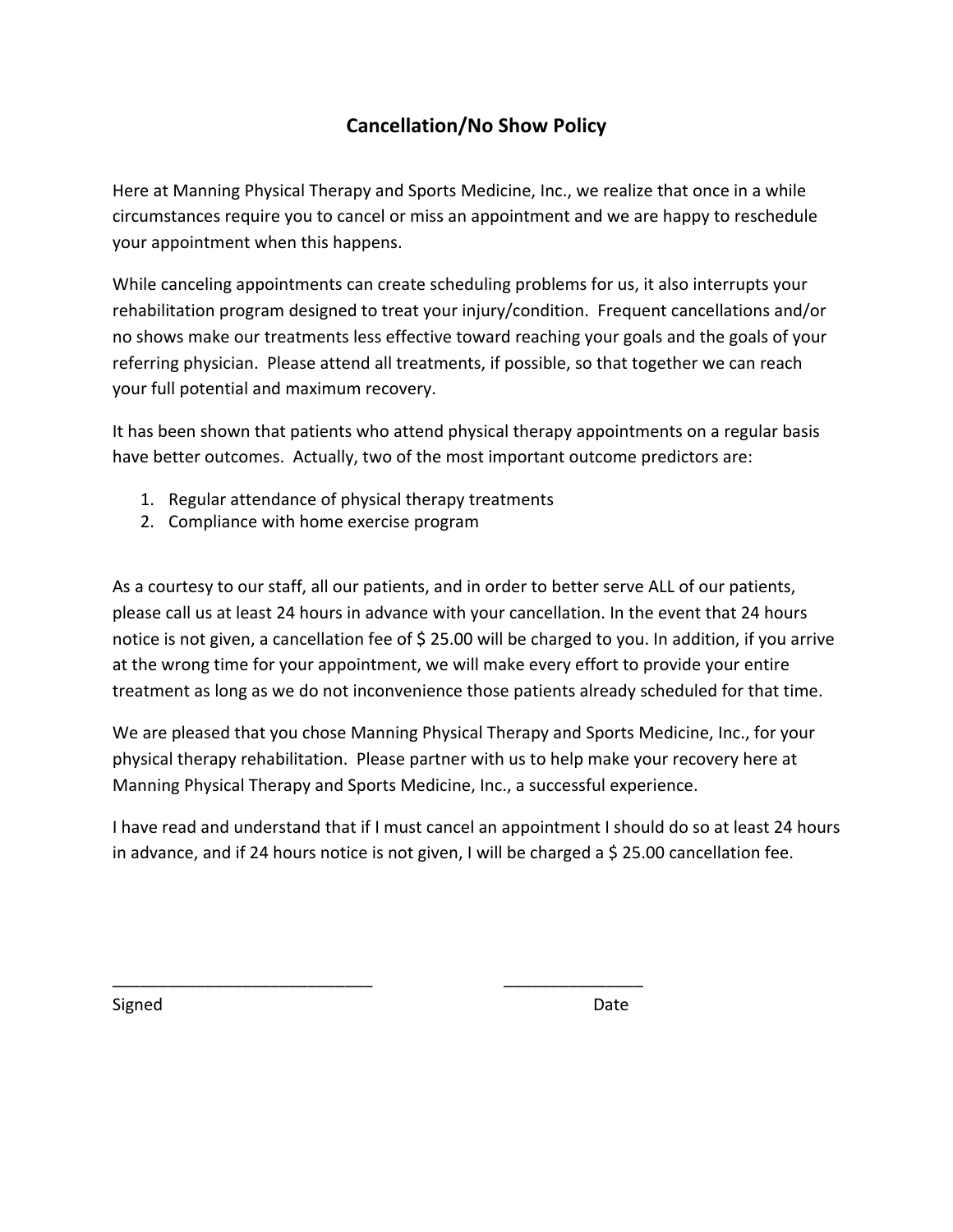# **PLEASE MARK BELOW THE LOCATION OF YOUR SYMPTOMS:**

| Left<br>Right |              |              |   |   |   |   | Right<br>Left<br>$\sqrt{ }$ |   |   |                                                                                                               |  |
|---------------|--------------|--------------|---|---|---|---|-----------------------------|---|---|---------------------------------------------------------------------------------------------------------------|--|
|               |              |              |   |   |   |   |                             |   |   |                                                                                                               |  |
|               |              |              |   |   |   |   |                             |   |   | Please rate your pain by circling the one number that best describes your pain at its $\mathsf{WORST.}$       |  |
| O             | 1            | $\mathbf{2}$ | 3 | 4 | 5 | 6 | 7                           | 8 | 9 | 10                                                                                                            |  |
| No pain       |              |              |   |   |   |   |                             |   |   | Pain as bad as you can imagine                                                                                |  |
|               |              |              |   |   |   |   |                             |   |   | Please rate your pain by circling the one number that best describes your $\textsf{CURRENT}$ level of pain.   |  |
| $\mathbf 0$   | $\mathbf{1}$ | $2^{\circ}$  | 3 | 4 | 5 | 6 | $\overline{7}$              | 8 | 9 | 10                                                                                                            |  |
| No pain       |              |              |   |   |   |   |                             |   |   | Pain as bad as you can imagine                                                                                |  |
|               |              |              |   |   |   |   |                             |   |   | Please rate your pain by circling the one number that best describes your pain at its $\mathsf{BEST_\bullet}$ |  |
| $\mathbf 0$   | $\mathbf{1}$ | $\mathbf{2}$ | 3 | 4 | 5 | 6 | 7                           | 8 | 9 | 10                                                                                                            |  |
| No pain       |              |              |   |   |   |   |                             |   |   | Pain as bad as you can imagine                                                                                |  |
|               |              |              |   |   |   |   |                             |   |   |                                                                                                               |  |

\_\_\_\_\_\_\_\_\_\_\_\_\_\_\_\_\_\_\_\_\_\_\_\_\_\_\_\_\_\_\_\_\_\_\_\_\_\_\_\_\_\_\_\_\_\_\_\_\_\_\_\_\_\_\_\_\_\_\_\_\_\_\_\_\_\_\_\_\_\_\_\_\_\_\_\_\_\_\_\_\_\_\_\_\_\_\_\_\_\_\_\_\_\_\_\_\_\_\_\_\_\_\_\_\_\_\_\_\_\_\_\_\_\_\_\_\_\_\_\_\_\_\_\_\_\_\_\_\_\_\_\_\_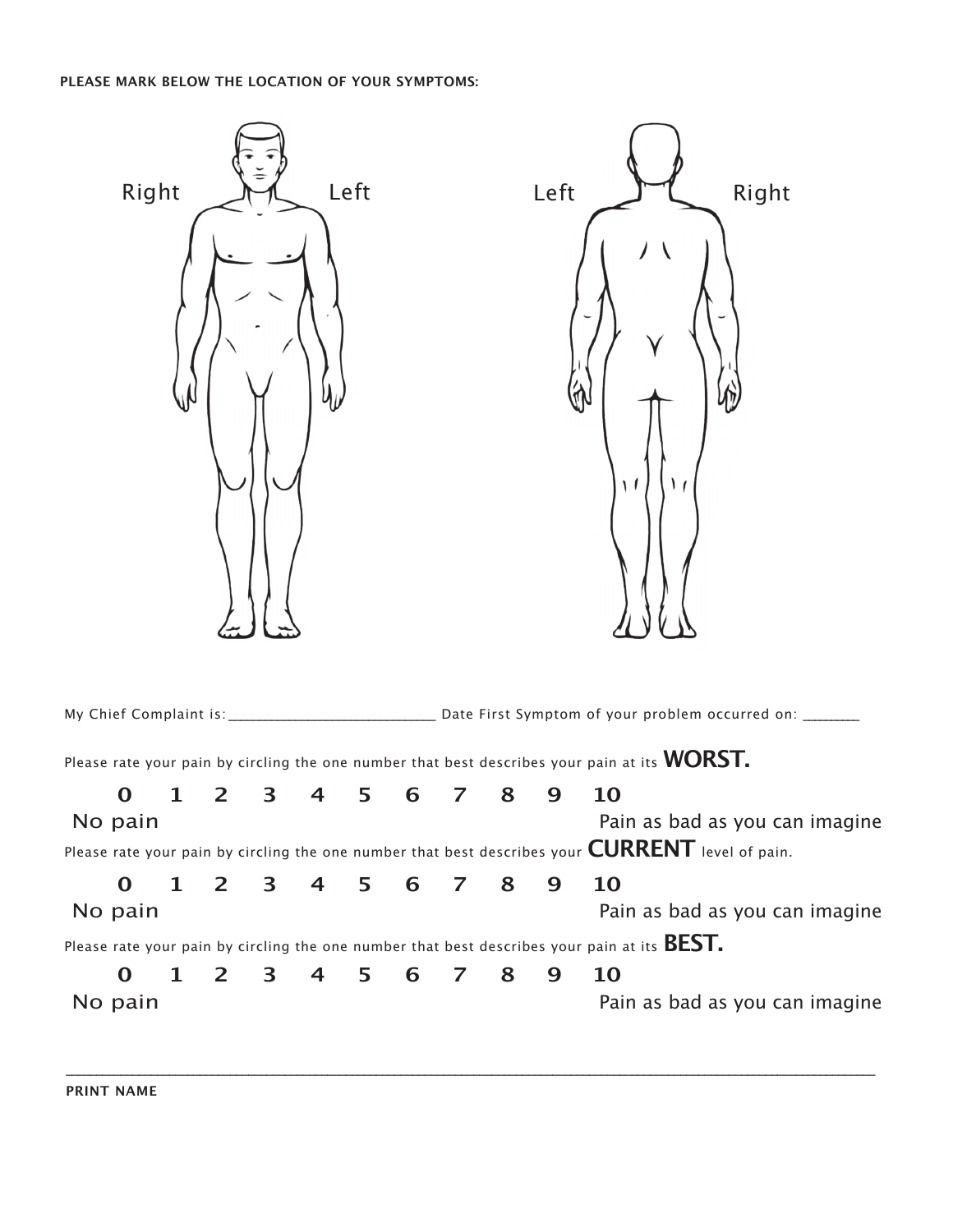### **PAST MEDICAL HISTORY FORM**

|                                                                                                                         | <b>YES</b>               | <b>NO</b> |                                                                                                               | <b>YES</b>               | <b>NO</b>                |  |
|-------------------------------------------------------------------------------------------------------------------------|--------------------------|-----------|---------------------------------------------------------------------------------------------------------------|--------------------------|--------------------------|--|
| Cancer                                                                                                                  |                          |           | Stroke                                                                                                        |                          |                          |  |
| $\bullet$                                                                                                               |                          |           | Alzheimer's                                                                                                   |                          |                          |  |
|                                                                                                                         |                          |           | Parkinson's                                                                                                   |                          |                          |  |
| <b>Heart Condition</b>                                                                                                  |                          |           | Multiple Sclerosis                                                                                            |                          |                          |  |
| $\bullet$                                                                                                               |                          |           | Epilepsy                                                                                                      |                          |                          |  |
|                                                                                                                         |                          |           | Muscular Dystrophy                                                                                            |                          |                          |  |
| High Blood Pressure                                                                                                     |                          |           | Traumatic Brain Injury                                                                                        | $\overline{\phantom{a}}$ |                          |  |
| Low Blood Pressure                                                                                                      |                          |           | Polio                                                                                                         | $\sim$ $\sim$            |                          |  |
| Pacemaker                                                                                                               |                          |           | Fibromyalgia                                                                                                  |                          |                          |  |
| Diabetes Type 1                                                                                                         |                          |           | Lupus                                                                                                         |                          |                          |  |
| Diabetes Type 2                                                                                                         | $\overline{\phantom{a}}$ |           | Anxiety                                                                                                       |                          |                          |  |
| Neuropathy                                                                                                              | $\overline{\phantom{a}}$ |           | Depression                                                                                                    |                          |                          |  |
| <b>Reduced Sensation</b>                                                                                                | $\sim$                   |           | Allergies                                                                                                     |                          | $\overline{\phantom{a}}$ |  |
| Asthma                                                                                                                  |                          |           | Anemia                                                                                                        |                          |                          |  |
| Emphysema                                                                                                               |                          |           | <b>Blood Clots</b>                                                                                            |                          |                          |  |
| Osteoarthritis                                                                                                          |                          |           | <b>Hearing Loss</b>                                                                                           |                          |                          |  |
| <b>Rheumatoid Arthritis</b>                                                                                             | $\sim$                   |           | Poor Eyesight                                                                                                 |                          |                          |  |
| Gout                                                                                                                    |                          |           |                                                                                                               |                          |                          |  |
| Fracture                                                                                                                |                          |           | <u> 1989 - Andrea Stadt Britain, amerikansk politik (* 1958)</u>                                              |                          |                          |  |
| Hernia                                                                                                                  |                          |           |                                                                                                               |                          |                          |  |
| Osteoporosis                                                                                                            |                          |           |                                                                                                               |                          |                          |  |
| Height: _________ Weight: ________                                                                                      |                          |           |                                                                                                               |                          |                          |  |
|                                                                                                                         |                          |           | WORK ACTIVITY: ______ Sitting ________ Standing ______ Light Labor _______ Heavy Labor                        |                          |                          |  |
| HABITS: _____ Smoking (_______ Packs a Day) ______ Alcohol (______ Drinks a Week) _____ Coffee/Soda (_____ Cups a Week) |                          |           |                                                                                                               |                          |                          |  |
|                                                                                                                         |                          |           | Are you taking any medications that might affect your lungs, heart, consciousness or general well-being while |                          |                          |  |
|                                                                                                                         |                          |           |                                                                                                               |                          |                          |  |
|                                                                                                                         |                          |           |                                                                                                               |                          |                          |  |
|                                                                                                                         |                          |           |                                                                                                               |                          |                          |  |
| List all previous surgeries:                                                                                            |                          |           |                                                                                                               |                          |                          |  |
| Are you pregnant? ________ YES ________ NO                                                                              |                          |           |                                                                                                               |                          |                          |  |
| Have you had any injuries related to work? ________ YES                                                                 |                          |           | $\rule{1em}{0.15mm}$ NO                                                                                       |                          |                          |  |
|                                                                                                                         |                          |           |                                                                                                               |                          |                          |  |
|                                                                                                                         |                          |           | NO                                                                                                            |                          |                          |  |
| If yes list body part and date:                                                                                         |                          |           |                                                                                                               |                          |                          |  |

 $\mathcal{L}_\mathcal{L} = \mathcal{L}_\mathcal{L} = \mathcal{L}_\mathcal{L} = \mathcal{L}_\mathcal{L} = \mathcal{L}_\mathcal{L} = \mathcal{L}_\mathcal{L} = \mathcal{L}_\mathcal{L} = \mathcal{L}_\mathcal{L} = \mathcal{L}_\mathcal{L} = \mathcal{L}_\mathcal{L} = \mathcal{L}_\mathcal{L} = \mathcal{L}_\mathcal{L} = \mathcal{L}_\mathcal{L} = \mathcal{L}_\mathcal{L} = \mathcal{L}_\mathcal{L} = \mathcal{L}_\mathcal{L} = \mathcal{L}_\mathcal{L}$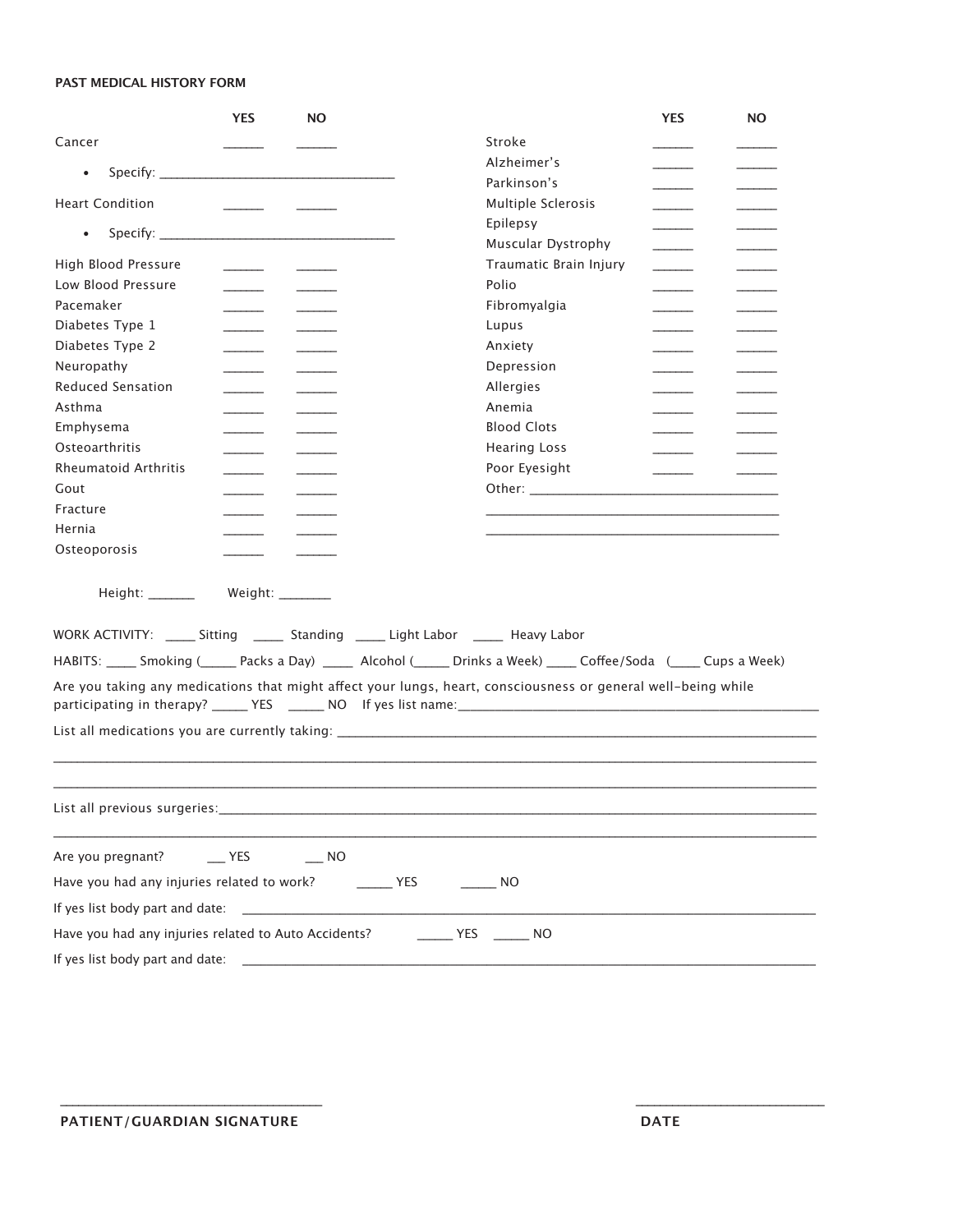# **EXHIBIT D - Patient Authorization for Practice to Obtain or Release Protected Health Information**

This Authorization for the use and/or disclosure of the specific personally identifiable health information set forth in this Authorization is made pursuant to the requirements of 45 CFR §164.508, which sets out the federal privacy regulations for the Health Insurance Privacy and Accountability Act of 1996 and authorizes Manning Physical Therapy and Sports Medicine, Inc. (the "Practice") to obtain the personally identifiable health information specifically referenced in this Authorization.

*Please read the following information carefully:*

I, the undersigned, authorize the use and/or disclosure of personally identifiable health information about me as described below:

1. I authorize the following person(s) or class of persons to use and/or disclose the information:

2. I authorize the following person(s) or class of persons to receive the information:

3. The following is a description of the information that I authorize to be used and/or disclosed:

4. The information will be used and/or disclosed only for the following purposes:

5. I understand and acknowledge that if the person or entity that receives the information is not a health care provider or health plan covered by the federal privacy regulations, the information described above may be redisclosed and no longer protected by these regulations.

6. **(If applicable)** I understand that the Practice will receive compensation for its use and/or disclosure of the information.

7. I understand and acknowledge that I may refuse to sign this Authorization and that my refusal to sign will not affect my ability to obtain treatment or payment or my eligibility for benefits. I understand that I may inspect or copy any information used and/or disclosed under this Authorization.

8. I understand and acknowledge that I may revoke this Authorization at any time by sending a written revocation to the Practice at the following address: 3370 Library Road, Route 88, Pittsburgh, PA 15234, Attention: Practice Compliance Director

However, I also understand and acknowledge that if I revoke this Authorization, my revocation will not be effective to the extent that the Practice has already acted in reliance on this Authorization.

This Authorization expires

(insert applicable date or event).

I understand all of the provisions in this Authorization, and I wish to execute this Authorization thereby authorizing the use and/or disclosure of the information described above for the purposes described above.

> **BY SIGNING THIS FORM, I ACKNOWLEDGE THAT I HAVE REVIEWED THIS AUTHORIZATION AND AGREE TO THE PRACTICE'S USE AND DISCLOSURE OF MY PROTECTED HEALTH INFORMATION FOR THE PURPOSES SET FORTH WITHIN THIS AUTHORIZATION**

Signature of Patient or Representative Date Date Date Patient's Name Date of Birth Social Security Number Name of Personal Representative (if applicable) **Relationship to Patient** Relationship to Patient A copy of the completed and signed Authorization form has been provided to the patient or representative: Yes No

Signature of Authorized Practice Representative Date Date Date Date Date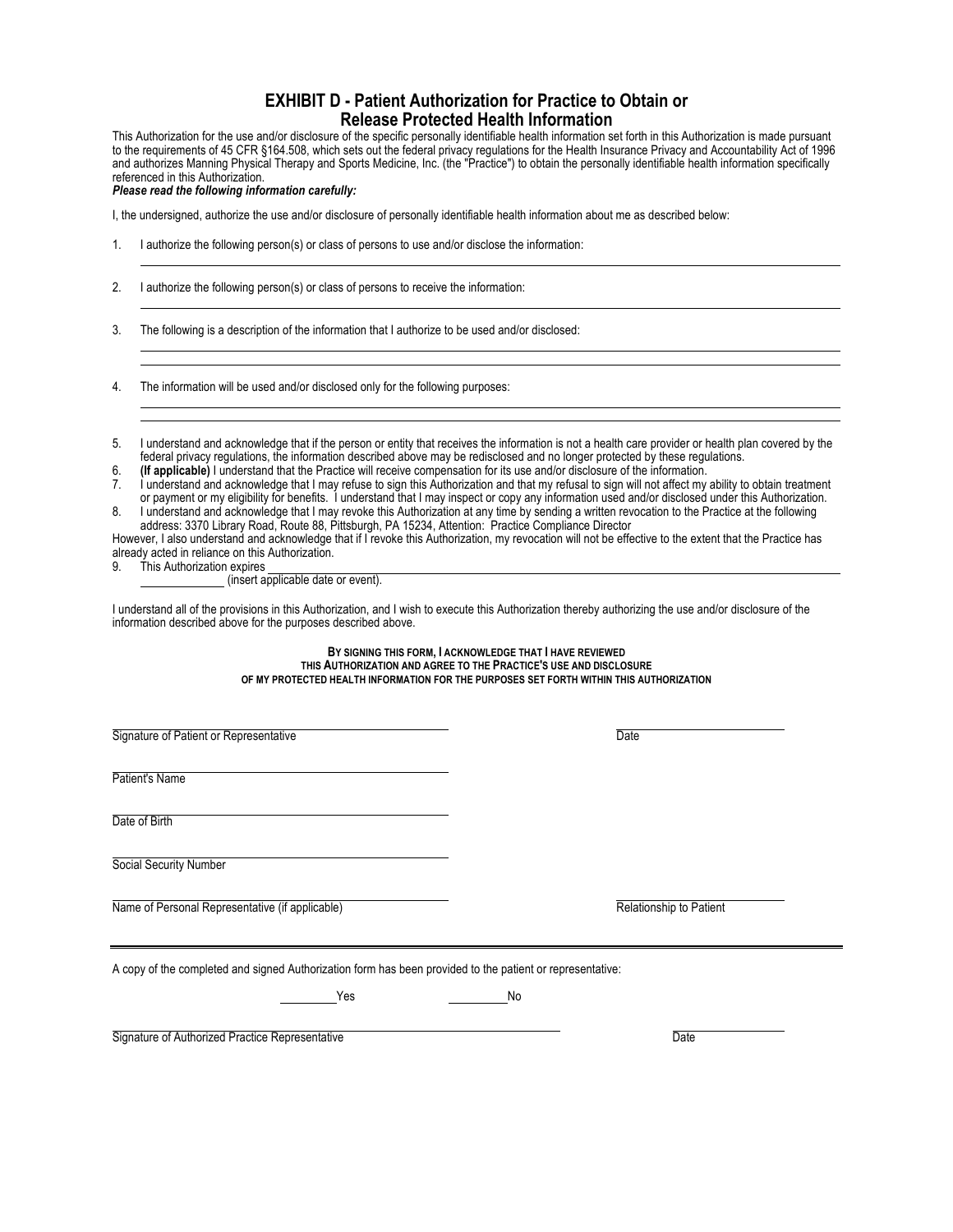# **EXHIBIT C - Acknowledgement of Receipt of Privacy Notice**

### **Purpose of this Acknowledgement**

This Acknowledgement, which allows the Practice to use and/or disclosure personally identifiable health information for treatment, payment or healthcare operations, is made pursuant to the requirements of 45 CFR §164.520(c)(2)(ii), part of the federal privacy regulations for the Health Insurance Privacy and Accountability Act of 1996 (the "Privacy Regulations").

### *Please read the following information carefully:*

- 1. I understand and acknowledge that I am consenting to the use and/or disclosure of personally identifiable health information about me by Manning Physical Therapy and Sports Medicine, Inc. (the "Practice") for the purposes of treating me, obtaining payment for treatment of me, and as necessary in order to carry out any healthcare operations that are permitted in the Privacy Regulations.
- 2. I am aware that the Practice maintains a Privacy Notice which sets forth the types of uses and disclosures that the Practice is permitted to make under the Privacy Regulations and sets forth in detail the way in which the Practice will make such use or disclosure. By signing this Acknowledgement, I understand and acknowledge that I have received a copy of the Privacy Notice.
- 3. I understand and acknowledge that in its Privacy Notice, the Practice has reserved the right to change its Privacy Notice as it sees fit from time to time. If I wish to obtain a revised Privacy Notice, I need to send a written request for a revised Privacy Notice to the office of the Practice at the following address:

3370 Library Road Pittsburgh, PA 15234 Attention: Practice Compliance Director

4. I understand and acknowledge that I have the right to request that the Practice restrict how my information is used or disclosed to carry out treatment, payment or healthcare operations. I understand and acknowledge that the Practice is not required to agree to restrictions requested by me, but if the Practice agrees to such a requested restriction it will be bound by that restriction until I notify it otherwise in writing. I request the following restrictions be placed on the Practice's use and/or disclosure of my health information (leave blank if no restrictions):

I understand the foregoing provisions, and I wish to sign this Acknowledgement authorizing the use of my personally identifiable health information for the purposes of treatment, payment for treatment and healthcare operations.

### **BY SIGNING THIS FORM, I ACKNOWLEDGE THAT I HAVE REVIEWED AN EXECUTED COPY OF THIS ACKNOWLEDGEMENT AND A COPY OF THE PRACTICE'S POLICY NOTICE AND AGREE TO THE PRACTICE'S USE AND DISCLOSURE OF MY PROTECTED HEALTH INFORMATION FOR TREATMENT, PAYMENT AND HEALTH CARE OPERATIONS.**

| Signature of Patient or Representative                                                                           | Date                    |  |
|------------------------------------------------------------------------------------------------------------------|-------------------------|--|
| Patient's Name                                                                                                   |                         |  |
| Date of Birth                                                                                                    |                         |  |
| Social Security Number                                                                                           |                         |  |
| Name of Personal Representative (if applicable)                                                                  | Relationship to Patient |  |
| To Be Completed by the Practice                                                                                  |                         |  |
| The requested restrictions on the use and/or disclosure of the patient's health information set forth above are: |                         |  |
| Accepted<br>Denied                                                                                               | Not Applicable          |  |
|                                                                                                                  |                         |  |
| Signature of Authorized Practice Representative                                                                  | Date                    |  |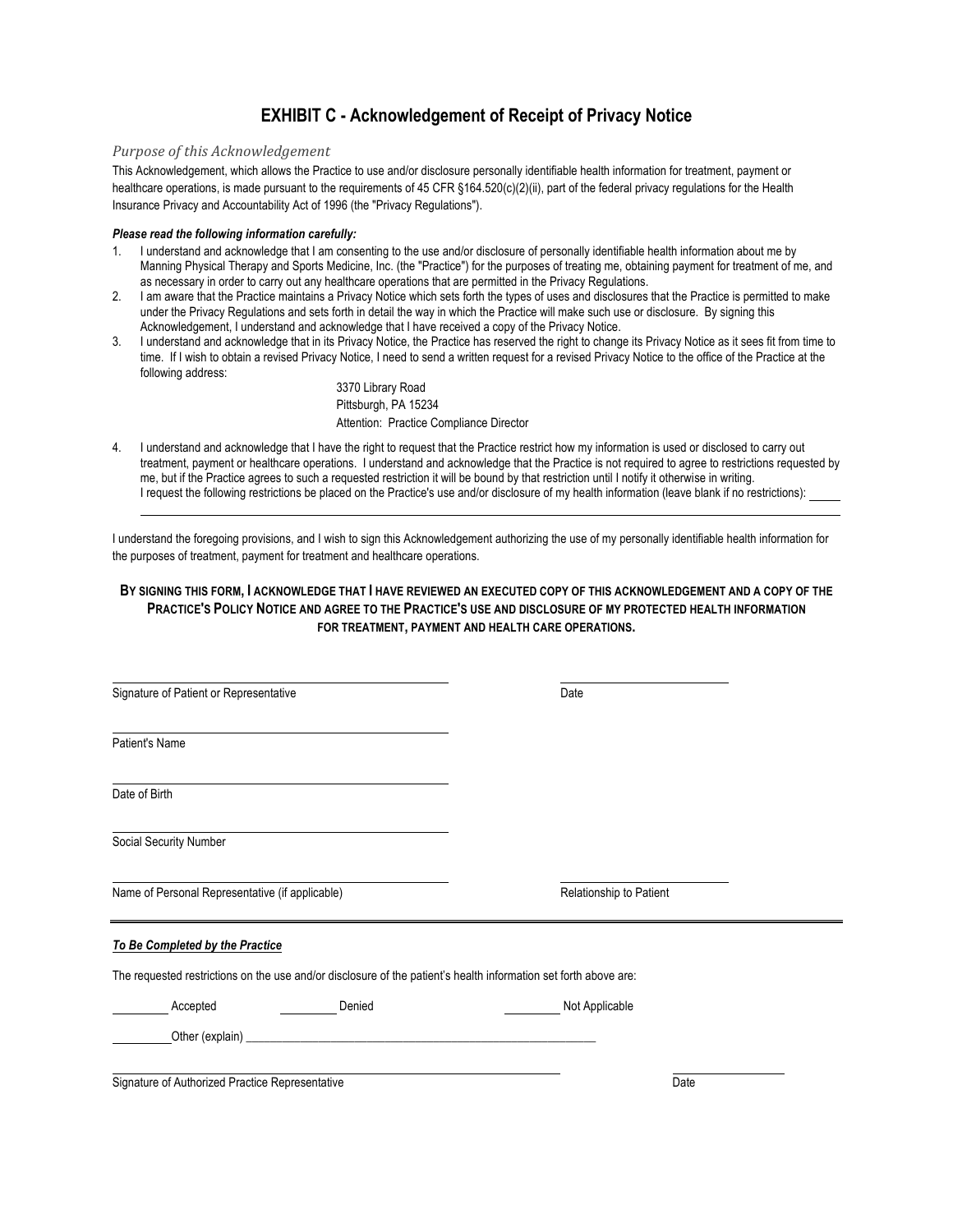# **EXHIBIT B – Notice of Protected Health Information Practices (Privacy Policy)**

### *PRIVACY NOTICE*

#### **NOTICE OF PROTECTED HEALTH INFORMATION PRACTICES**

THIS NOTICE DESCRIBES HOW MEDICAL INFORMATION ABOUT YOU MAY BE USED AND DISCLOSED AND HOW YOU CAN GET ACCESS TO THIS INFORMATION. 

PLEASE REVIEW IT CAREFULLY.

### **Purpose of Notice**

Under the federal health care privacy regulations pertaining to the Health Insurance Portability and Accountability Act of 1996 set forth at 45 CFR § 160.101 et seq. (the "Privacy Regulations"), Manning Physical Therapy and Sports Medicine, Inc. ("the Practice") is required to protect the privacy of your individually identifiable health information, which includes information about your health history, symptoms, test results, diagnoses, treatment, and claims and payment history. We are also required to provide you with this Notice of Protected Health Information Practices regarding our legal duties, policies and procedures to protect and maintain the privacy of your health information ("the Notice"). We will not use or disclose your health information except as provided for in this Notice. However, we reserve the right to change the terms of this Notice and make new notice provisions for all your health information that we maintain.

### **Permitted Uses and Disclosures of Your Health Information**

- **1. Uses and Disclosures with Patient Consent:** Under the Privacy Regulations, after having made good faith efforts to obtain your acknowledgement of receipt of this Notice, we are permitted to use and disclose your health information for the following purposes:
	- a. **Treatment**. We are permitted to use your health information in the provision and coordination of your health care. We may disclose information contained in your medical record to your primary health care provider, consulting providers, and to other health care personnel who have a need for such information for your care and treatment. For example, your physical therapist may disclose your health information when consulting with a physician regarding your medical condition.
	- b. **Payment**. We are permitted to use your health information for the purposes of determining coverage, billing, claims management, medical data processing and reimbursement. This information may be released to an insurance company, third party payor or other authorized entities involved in the payment of your medical bill and may include copies or portions of your medical record which are necessary for payment of your account. For example, a bill sent to your insurance company may include information that identifies you, your diagnosis, and the procedures and supplies used in your treatment.
	- c. **Health Care Operations**. We are permitted to use and disclose your health information during the Practice's routine health care operations, including, but not limited to, quality assurance, utilization reviews, medical reviews, auditing, accreditation, certification, licensing or credentialing activities and for education purposes.
- 2. **Uses and Disclosures With Patient Authorization**. Under the Privacy Regulations, we can use and disclose your health information for purposes other than treatment, payment or health care operations with your written authorization. For example, with your authorization we can provide your name and medical condition to companies who might be able to provide you useful items or services. Under the Privacy Regulations, you may revoke your authorization; however, such revocation will not have any effect on uses or disclosures of your health information prior to our receipt of the revocation.
- 3. **Uses and Disclosures With Patient Opportunity to Verbally Agree or Object**. Under the Privacy Regulations, we are permitted to disclose your health information without your written consent or authorization to a family member, a close personal friend or any other person identified by you, if the information is directly relevant to that person's involvement in your care or treatment. You must be notified in advance of the use or disclosure and have the opportunity to verbally agree or object.
- 4. **Uses and Disclosures Without an Acknowledgement, Authorization or Opportunity to Verbally Agree or Object.** Under the Privacy Regulations, we are permitted to use or disclose your health information without your consent, authorization or the opportunity to verbally agree or object with regard to the following:
	- a. **Uses and Disclosures Required by Law**. We will disclose your health information when required to do so by law.
	- b. **Public Health Activities**. We may disclose your health information for public health reporting, reporting of communicable diseases and vital statistics and similar other circumstances.
	- c. **Abuse and Neglect**. We may disclose your health information if we have a reasonable belief of abuse, neglect or domestic violence.
	- d. **Regulatory Agencies**. We may disclose your health information to a health care oversight agency for activities authorized by law, including, but not limited to, licensure, certification, audits, investigations and inspections. These activities are necessary for the government and certain private health oversight agencies to monitor the health care system, government programs and compliance with civil rights.
	- e. **Judicial and Administrative Proceedings**. We may disclose health information in judicial and administrative proceedings, as well as in response to an order of a court, administrative tribunal, or in response to a subpoena, summons, warrant, discovery request or similar legal request.
	- f. **Law Enforcement Purposes**. We may disclose your health information to law enforcement officials when required to do so by law.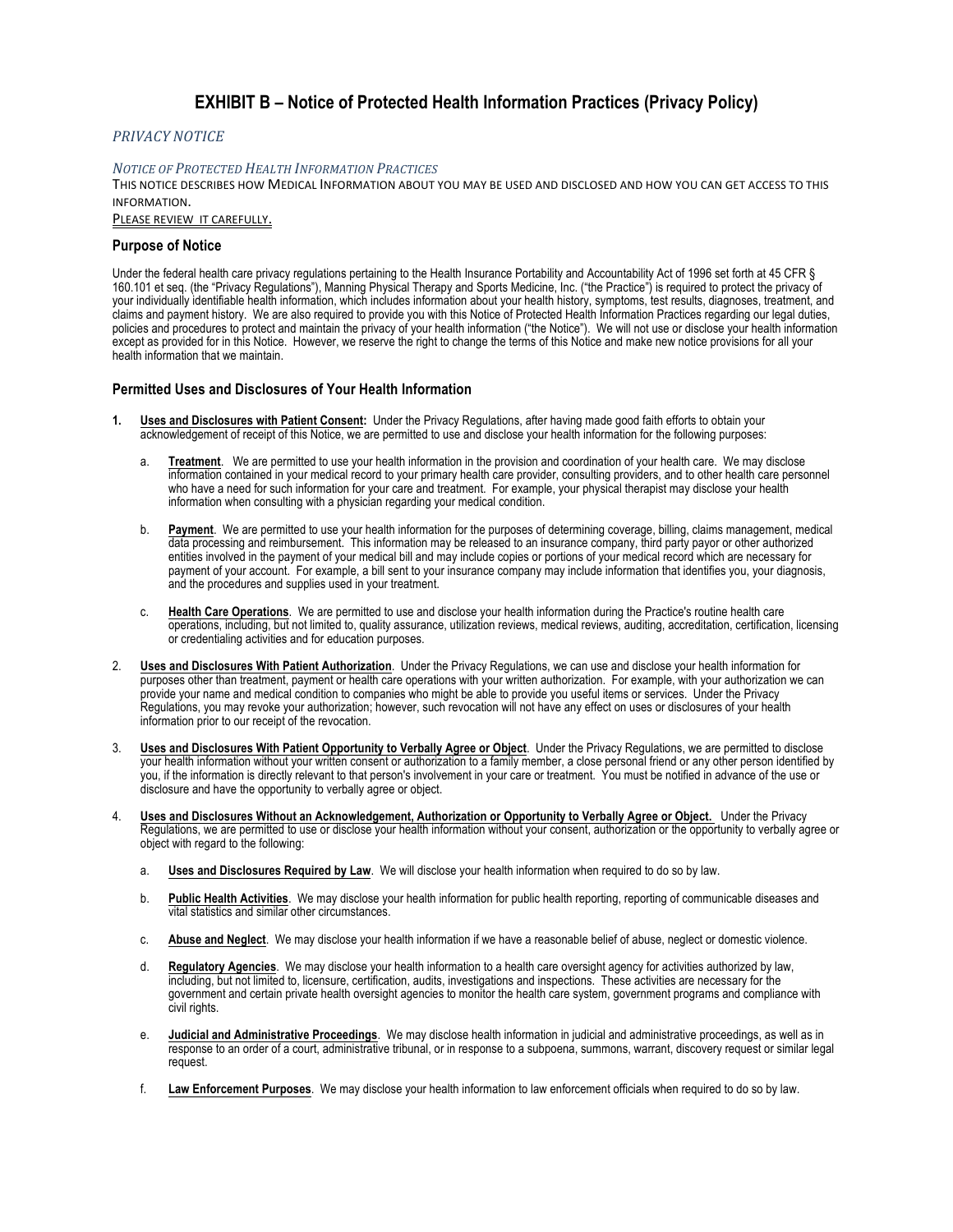- g. **Coroners, Medical Examiners, Funeral Directors**. We may disclose your health information to a coroner or medical examiner. This may be necessary, for example, to determine a cause of death. We may also disclose your health information to funeral directors, as necessary, to carry out their duties.
- h. **Research.** Under certain circumstances, we may disclose your health information to researchers when their clinical research study has been approved by an institutional review board that has reviewed the research proposal and provided that certain safeguards are in place to ensure the privacy and protection of your health information.
- i. **Threats to Health and Safety**.We may use or disclose your health information if we believe, in good faith, the use or disclosure is necessary to prevent or lessen a serious or imminent threat to the health or safety of a person or the public.
- j. **Military/Veterans**.If you are a member of the armed forces, we may disclose your health information as required by military command authorities.
- k. **Workers' Compensation**.We may disclose your health information to the extent necessary to comply with laws relating to workers' compensation or other similar programs.
- l. **Marketing**. We may use or disclose your health information to make a marketing communication to you, if such communication is conducted face-to-face, concerns products or services of nominal value, or identifies us as the communicating party and that we will receive remuneration for making the communication and, where required by the Privacy Regulations, instructions describing how you may verbally object to receiving future communications.
- m. **Appointment Reminders**. We may use and disclose your health information to remind you of an appointment for treatment and medical care at our practice.
- n. **Other Uses and Disclosures**. In addition to the reasons outlined above, we may use and disclose your health information for other purposes permitted by the Privacy Regulations.
- 5. **Uses and Disclosures to Business Associates**. With an acknowledgement or a proper authorization, we are permitted to disclose your health information to Business Associates and to allow Business Associates to receive your health information on our behalf. A Business Associate is defined under the Privacy Regulations as an individual or entity under contract with us to perform or assist us in a function or activity which requires the use of your health information. Examples of business associates include, but are not limited to, consultants, accountants, lawyers, medical transcriptionists and third party billing companies. We require all Business Associates to protect the confidentiality of your health information.

### **Patient Rights**

Although your medical record is our property, you have the following rights concerning your medical record and health information:

- 1. **Right to Request Restrictions on the Use and Disclosure of Your Health Information**. You have the right to request restrictions on the use and disclosure of your health information for treatment, payment and health care operations. However, we are not required to agree with such a request. If, however, we agree to the requested restriction, it is binding on us.
- 2. **Right to Inspect and Copy Your Health Information**. You have the right to inspect and copy your own health information upon request. However, we are not required to provide you access to all the health information that we maintain. For example, this right does not extend to psychotherapy notes, information compiled in reasonable anticipation of, or for use in, a civil, criminal or administrative proceeding, or subject to or exempt from Clinical Laboratory Improvements Amendments of 1988. Access may also be denied if disclosure would reasonably endanger you or another person.
- 3. **Right to Verbally Object**. You have the right to verbally object to certain disclosures that are routinely made for treatment, payment or healthcare operations or for other purposes without an Authorization. For example, we are required to give you an opportunity to object to the sharing of your health information with a person or family member accompanying you for treatment.
- 4. **Right to Seek an Amendment of Your Health Information**. You have the right to request an amendment of your health information. If we disagree with the requested amendment, we will permit you to include a statement in the record. Moreover, we will provide you with a written explanation of the reasons for the denial and the procedures for filing appropriate complaints and appeals.
- 5. **Right to an Accounting of Disclosure of Your Health information**. You have the right to receive an accounting of disclosures made by us of your health information within six (6) years prior to the date of your request; provided, however that we need not provide an accounting for any information disclosed prior to April 14, 2003. The accounting will not include disclosures related to treatment, payment or health care operations, disclosures made to you, disclosures made pursuant to a validly executed authorization, disclosures permitted by the Privacy Regulations, disclosures to persons involved in your care, or disclosures that occurred prior to the April 14, 2003 compliance deadline under the Privacy Regulations. The accounting of disclosures shall include the date of each disclosure, name and address of the person or organization who received your health information, a brief description of the information disclosed, and the purpose for the disclosure.
- 6. **Right to Confidential Communications**. You have the right to receive confidential communications of your health information by alternative means or alternative locations. For example, you may request that we only contact you at work or by mail.
- 7. **Right to Revoke Your Authorization**. You have the right to revoke a validly executed authorization for the use or disclosure of your health information. However, such revocation will not have any effect on uses or disclosures prior to the receipt of the revocation.
- 8. **Right to Receive Copy of this Notice**. You have the right to receive a copy of this Notice.

### **Contact Information and How to Report a Privacy Rights Violation**